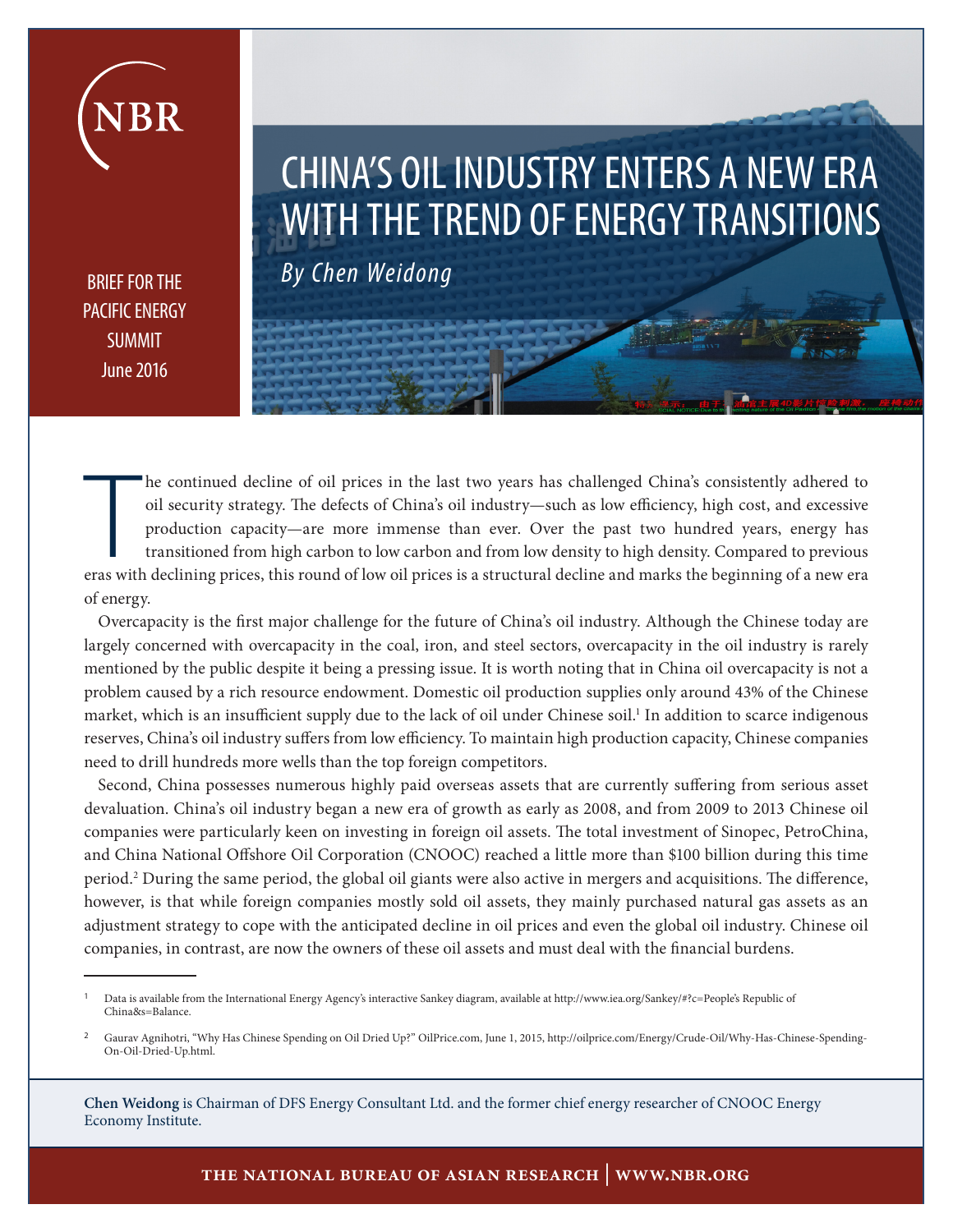The third problem involves the difficulty in transitioning oil-dependent localities toward non–oil based economic sectors. Cities were built on oil fields where Chinese oil companies were comprehensively integrated to function as de facto small societies, with several generations of individuals and several other industries dependent on the oil sector. Since the depletion of oil resources, the local industrial transformation has been very hard. China's market-oriented reforms of its oil industry have proceeded very slowly, and the industry maintains the organizational structure of these cities. How to break up these small societies in order to facilitate local economic transition will be a key challenge.

Historically, China's oil industry went through three phases. Early on, it relied on the power of the entire country's resources and the industrial style of the Soviet system. After that, it achieved oil selfsufficiency in 1965, became a pure oil exporter in 1968, and turned oil into its most profitable export commodity. Following the turn of the century, China became the fastest-growing oil consumer and eventually the largest investor in the world oil market after 2008. In these three stages the oil industry shared the simple goal of increasing domestic production in order to ensure domestic supply. Today, the fourth phase is coming with the new goal of speeding up the transformation of domestic energy infrastructure and improving the operational efficiency of the entire industry.

*Focus China's oil and gas reform on the downstream.* Focusing on upstream makes little sense. China is not an oil-rich country—despite its huge oil industry—and it is impossible to change this resource endowment with endless human and material input. Although increased investment could still boost production, it is not a reasonable option in today's market economy. The market requires profit to sustain growth, and opening the upstream market will not bring fundamental changes to the Chinese oil industry.

In contrast to upstream, the Chinese government has gradually opened the downstream market, allowing foreign and private capital to participate in order to promote competition and growth. It also has urged state-owned oil companies to expand upstream in order to improve efficiency.

*Reform the monopoly in the energy system.* China is now the largest importer of oil and a top target for competition among peripheral resource exporters. In the age of coal and oil, the United Kingdom and the United States, respectively, were the largest energy consumers in the world as well as global leaders. Today, China is the largest energy consumer and now has the opportunity to contribute to shaping global norms. At the same time, China should seize this opportunity to reform the monopoly structure in its energy system.

At the market level, the core of China's energy reform is the pricing system. U.S. power plants usually have two kinds of facilities, coal-powered and gas-powered, and consumers tend toward the cheaper resource. This mechanism decouples the United States' natural gas price from the price of oil and allows gas to compete with coal. In contrast, for many years, the Chinese government regulated the price of each kind of energy product. There were no market prices that allowed for the substitution of an energy product when others were not available. As a consequence, Chinese natural gas was priced four times as high as coal. Today, we are seeing that all kinds of energy products are in a market and can be properly substituted with one another. Hence, in the next stage of reform, China must integrate the market pricing system into the core of the energy system in order to improve quality, structure, and operational efficiency.

*Realize the importance of global and local.* Due to the shift in global consumption, the Middle East has become reoriented toward the Asia-Pacific. China imports 52% of its oil supply from the Middle East, Japan and South Korea both import 84% of their supply, and India imports 62%.<sup>3</sup> Although China historically has had little political influence in the Middle East—nor an interaction platform like the United States and Europe—it should prioritize regional coordination, forming consistent values and

Data is available from the U.S. Energy Information Administration, http://www.eia.gov/beta/international/analysis.cfm.